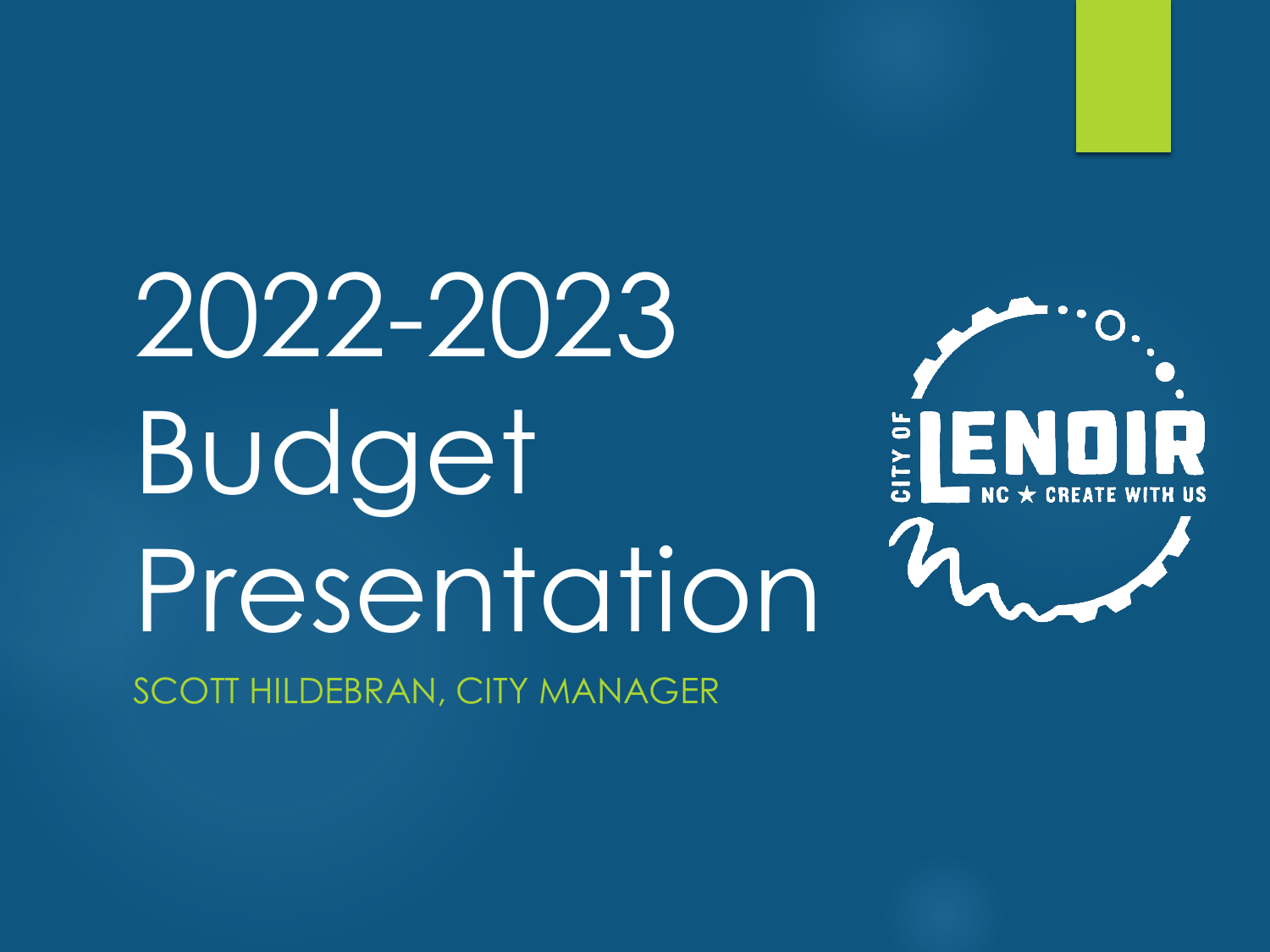### 2022 Priorities

- 1. Continue Efforts to Offer Competitive Compensation and Benefits for Employees
- 2. Increase Funding & Support for Minimum Housing & Code Enforcement
- 3. Develop Strategies to Support Affordable, Workforce, and Market-Rate Housing

Continue to Fund & Support Street Paving Plan

Develop Master Plans for The Campus, Downtown, and Park & Recreation

Establish a Human Relations Commission (Diversity, Equity & Inclusion)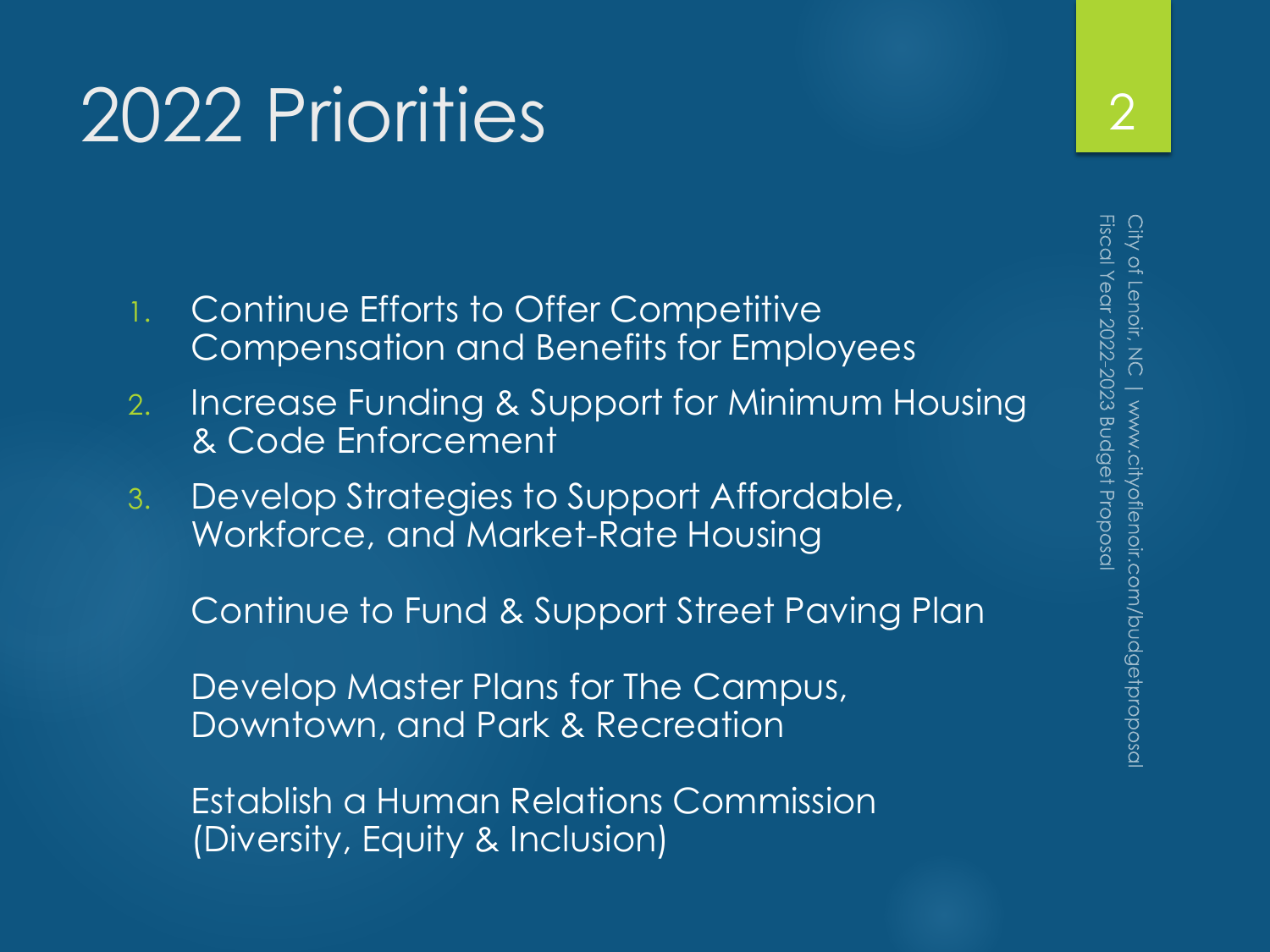### 2022 Priorities

7. Implement Wayfinding Plan, including Greenway Signage

Establish Area Plans for Whitnel & West End

Continue to Fund & Support Technology, Cybersecurity, and Digital Services

- 10. Share State of the City Presentations, Re-establish Community Meetings
- 11. Continue to Fund & Support Water and Sewer Capital Improvements Plan
- 12. Continue to Fund & Support Sidewalks, Greenway, and OVT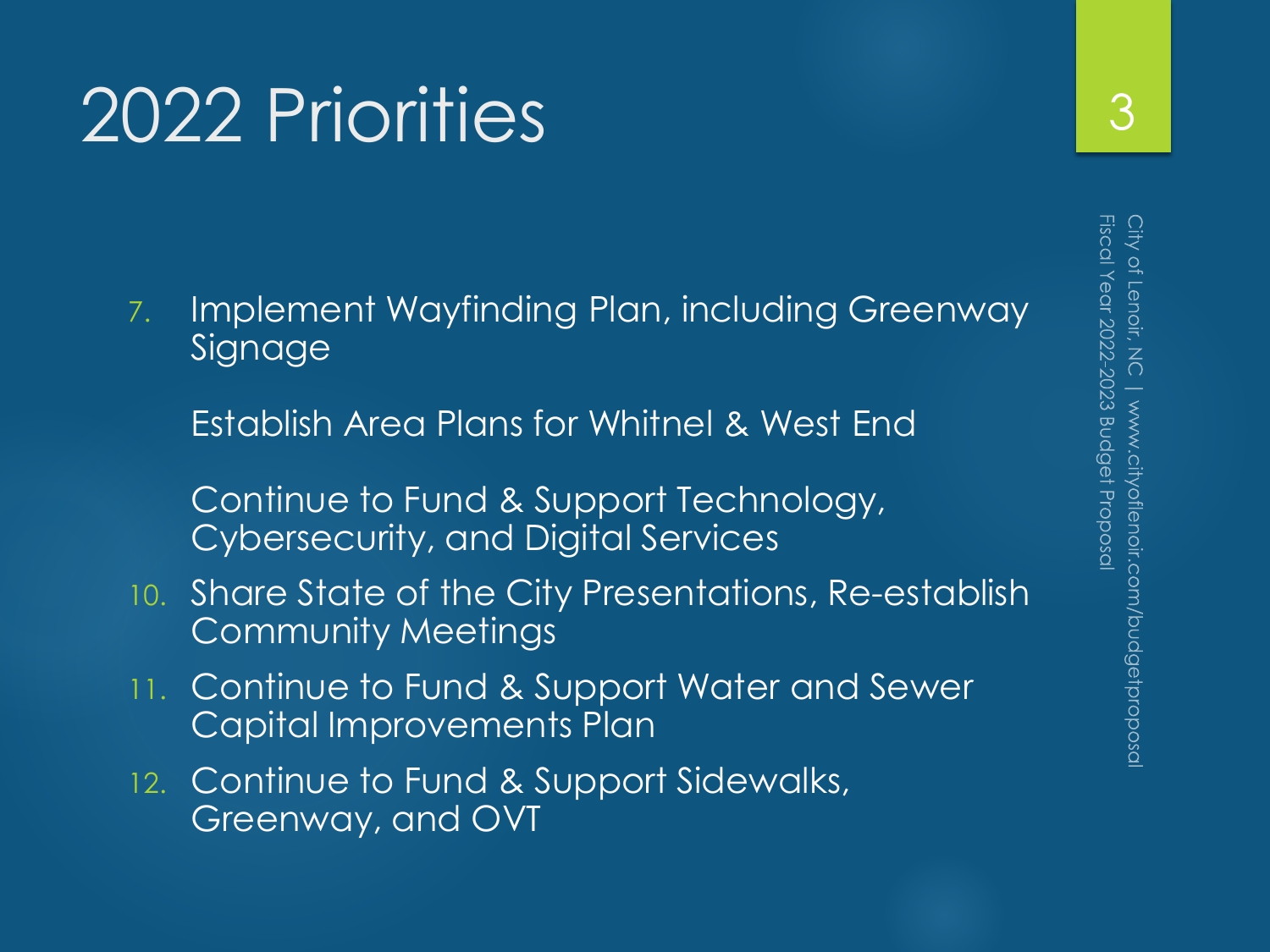### General Fund

# *\$20,320,130*

- Budget is balanced, addresses Council goals
- Property Tax rate remains at *57¢ per \$100*
- Rescue Readiness Tax remains at *.85¢ per \$100*
- Total City of Lenoir tax rate is *57.85¢ per \$100*
- The budget includes a *\$1.00* monthly increase in the Solid Waste fee, bringing the total to *\$11.00*  per month. All other general fund fees are unchanged.
- ▶ The Recommended Budget contains no borrowing and does not use any fund balance.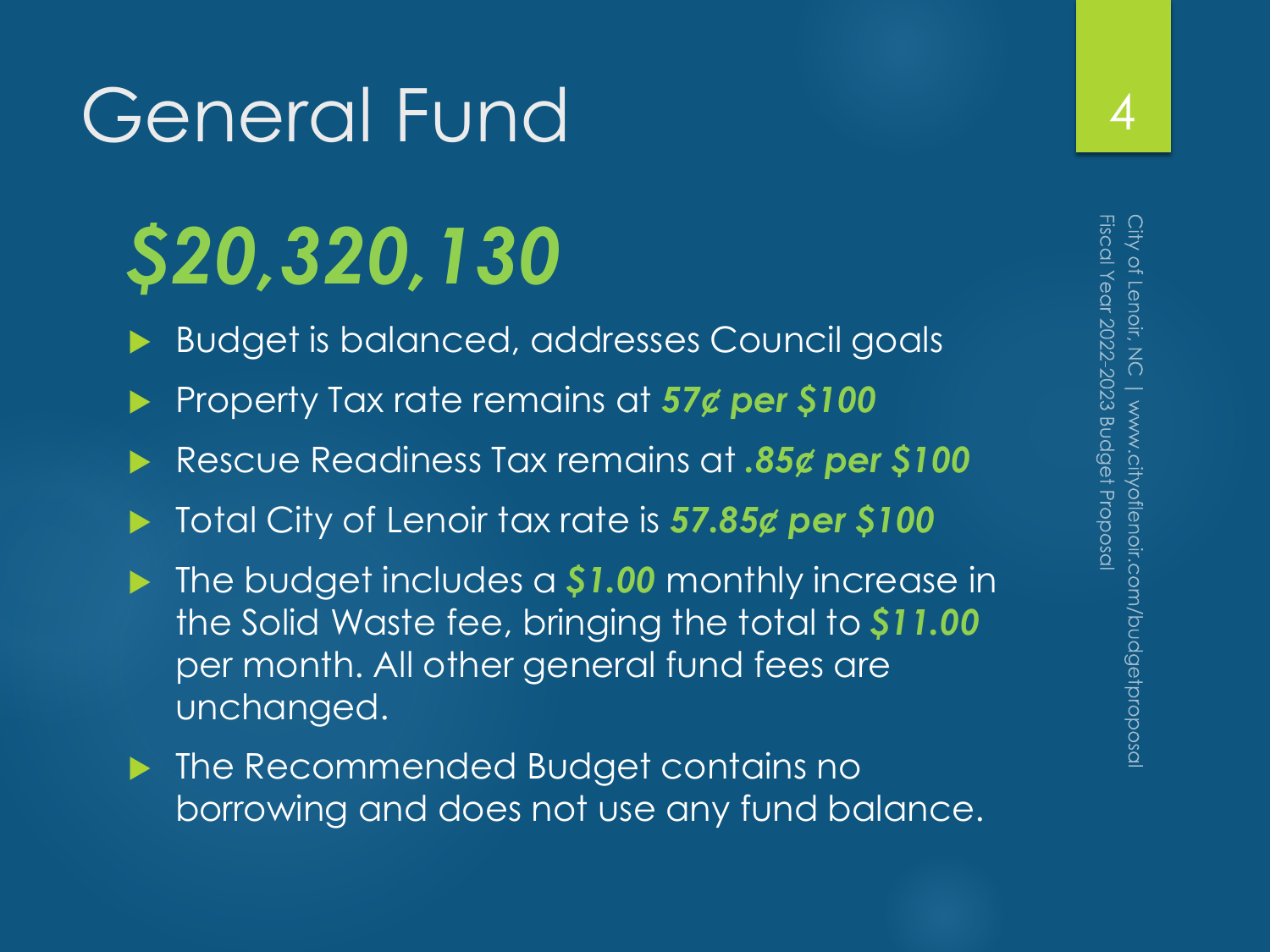#### General Fund Revenues 5



Fiscal Year 2022-2023 Budget Proposal City of Lenoir, NC | www.cityoflenoir.com/budgetproposal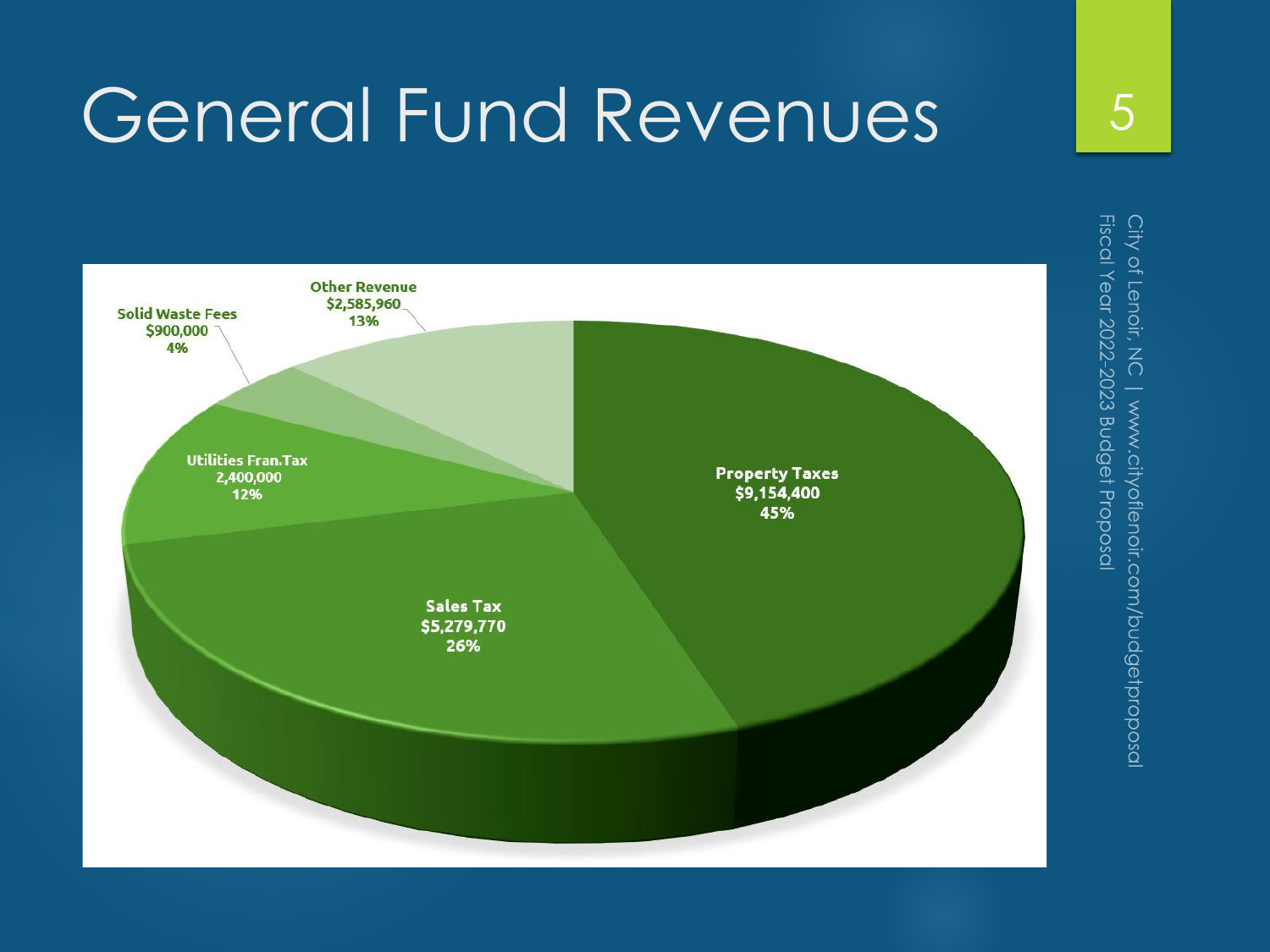#### General Fund Expenses 6

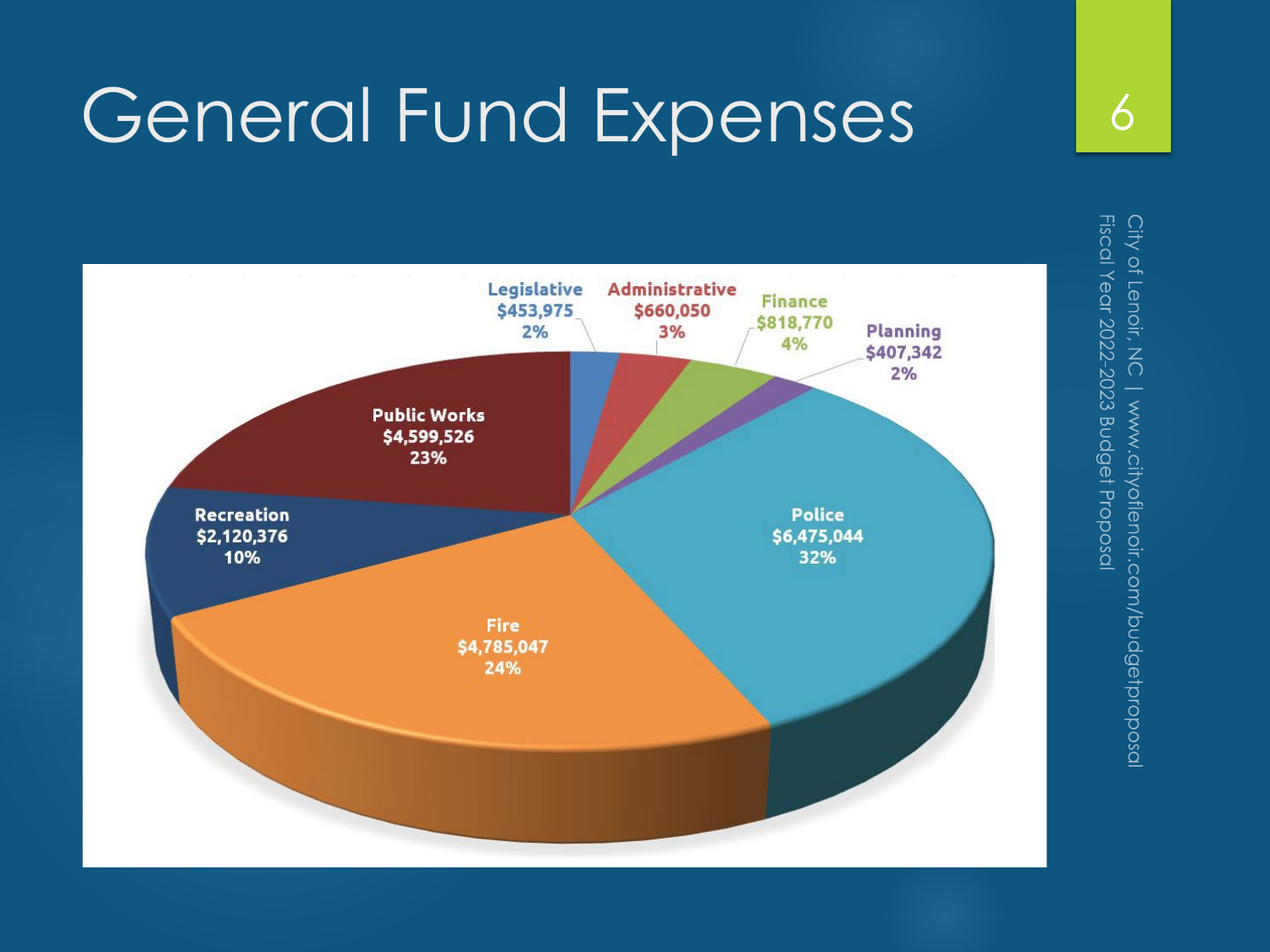#### American Rescue Plan

# *\$3,834,691*

- $\blacktriangleright$  The proposed budget does not allocate any of the funds.
- $\blacktriangleright$  To date, the funds have been used only for Premium Pay.
- Staff will present separate capital budget amendments.
- Spending will focus on long-term issues such as large capital items and master planning.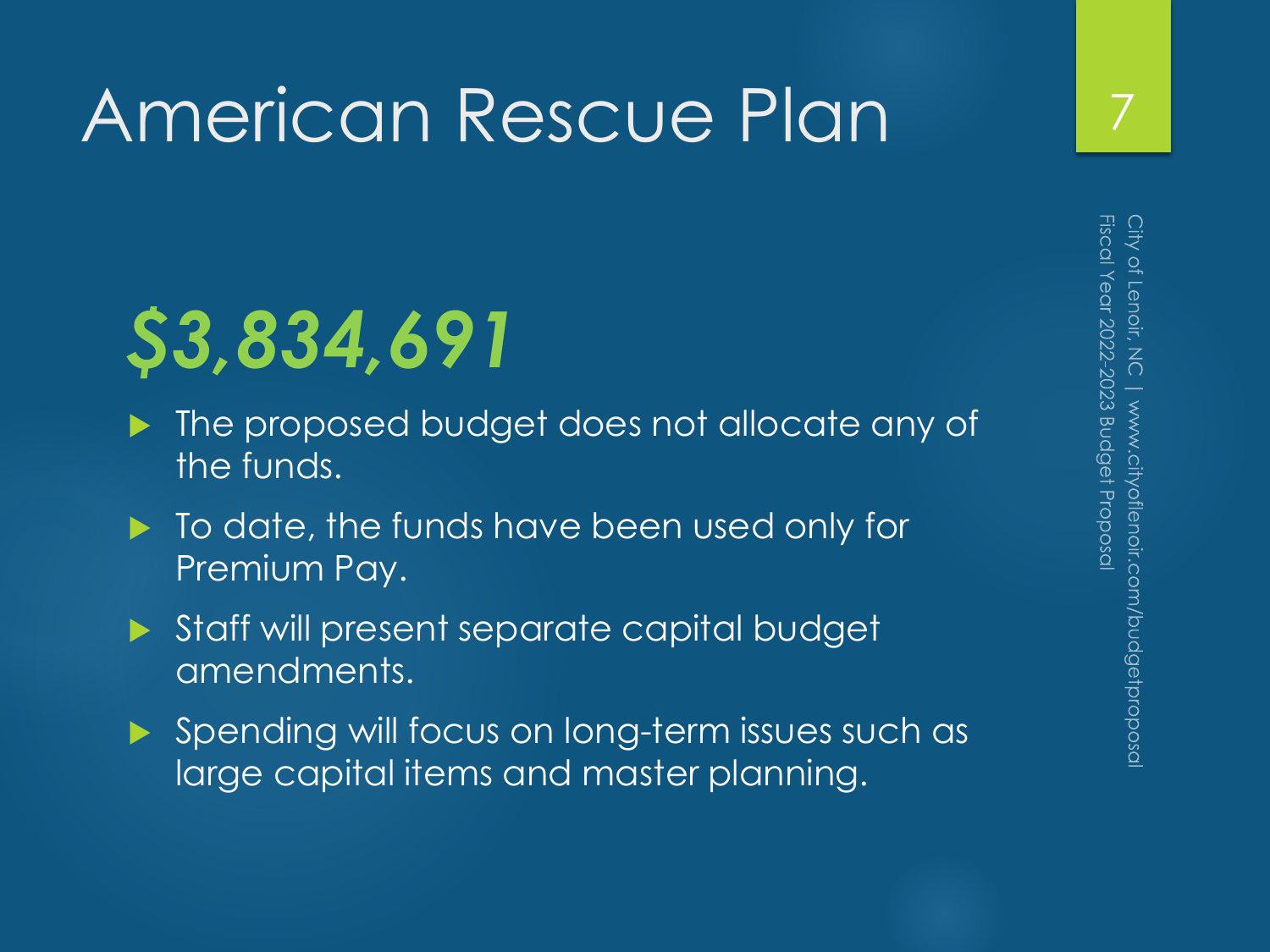## NC State Capitol Infrastructure Funds

# *\$1,500,000*

- The recommended budget does not include this funding.
- **Funds to be spent under separate capital project** ordinance.
- Spending will focus on greenways and downtown improvements.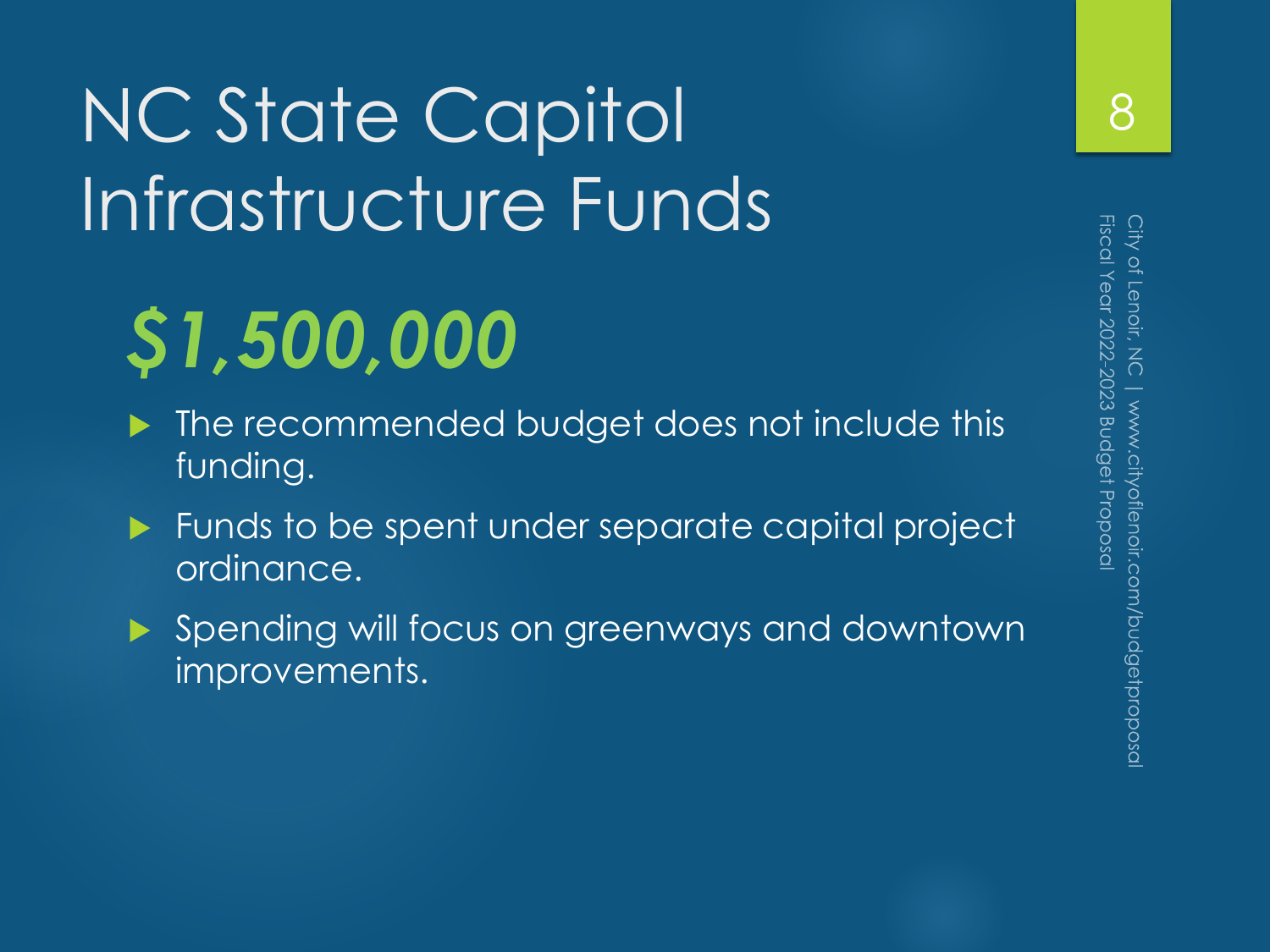## Downtown Municipal Service District

# *\$288,220*

- The proposed Downtown Municipal Service District budget is balanced.
- ▶ The current property tax rate of 20¢ per \$100 of assessed district property value.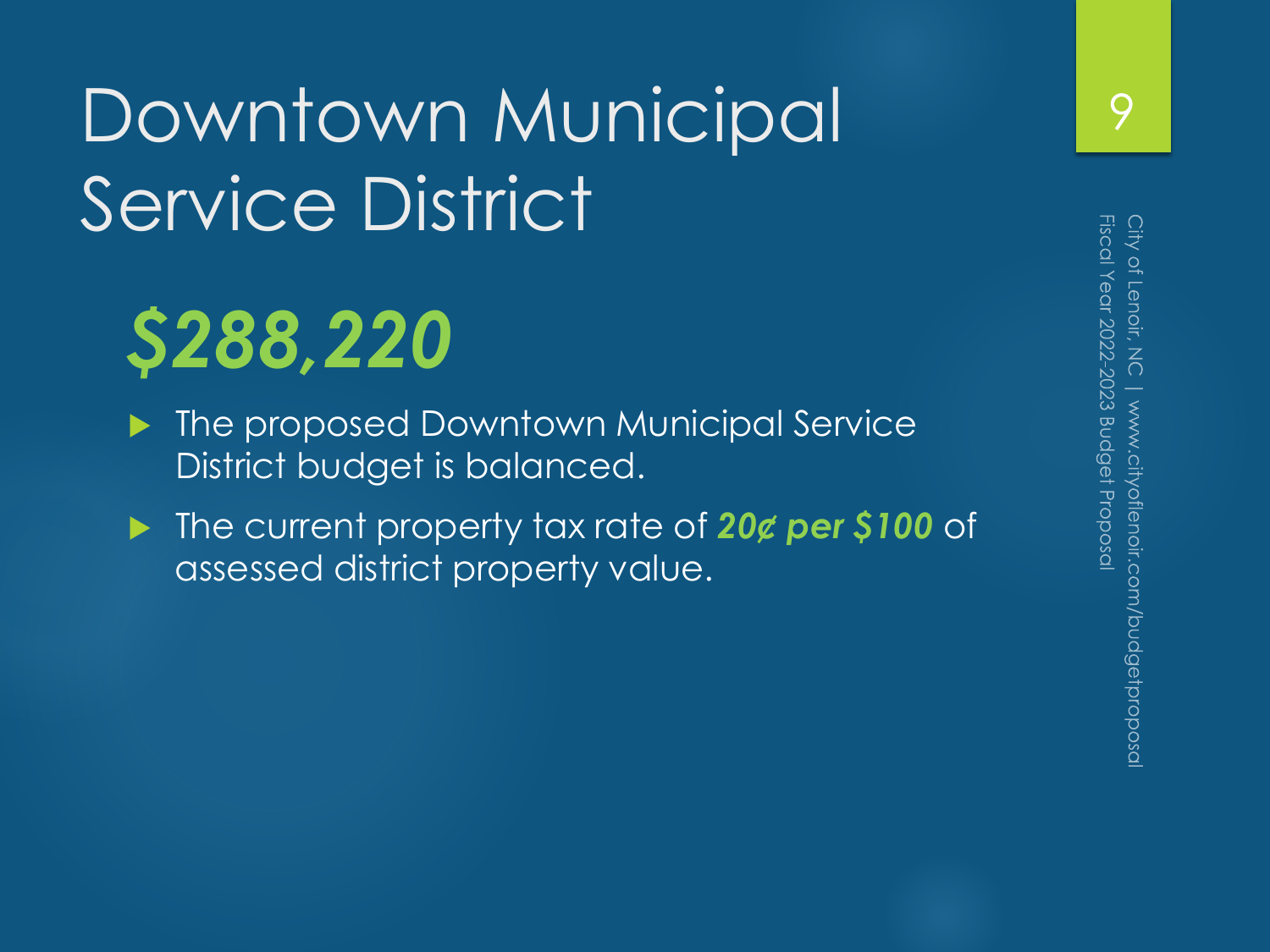## Water & Wastewater Fund

# *\$10,232,980*

- $\blacktriangleright$  Includes the 5% increase in water and sewer rates approved in March
- $\triangleright$  The City has traditionally used the annual Consumer Price Index - South Region for All Urban Consumers (CPI) as a gauge and guide when considering increases in Water and Sewer Rates. As of February 2022, the CIP was 8.4%
- An average monthly water and sewer customer utilizing 5000 gallons will see an increase of *\$2.49* per month.
- ▶ Water and Sewer tap fees have been adjusted to a rate of *cost plus \$250.00* to account for the actual cost of meters/taps and to cover the rising cost of labor/materials.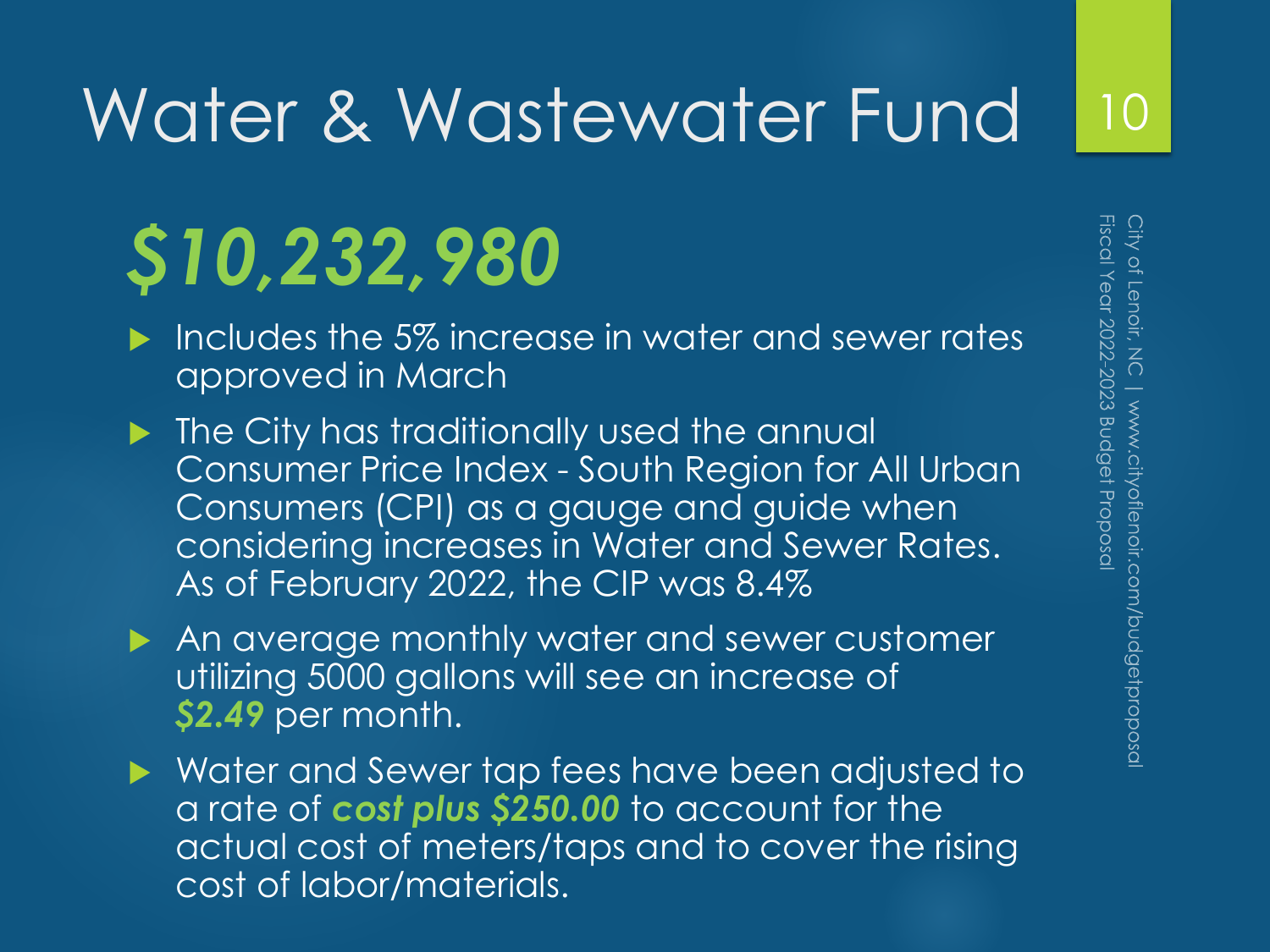## Water & Wastewater Revenues



11

Fiscal Year 2022-2023 Budget Proposal

City of Lenoir, NC | www.cityoflenoir.com/budgetproposa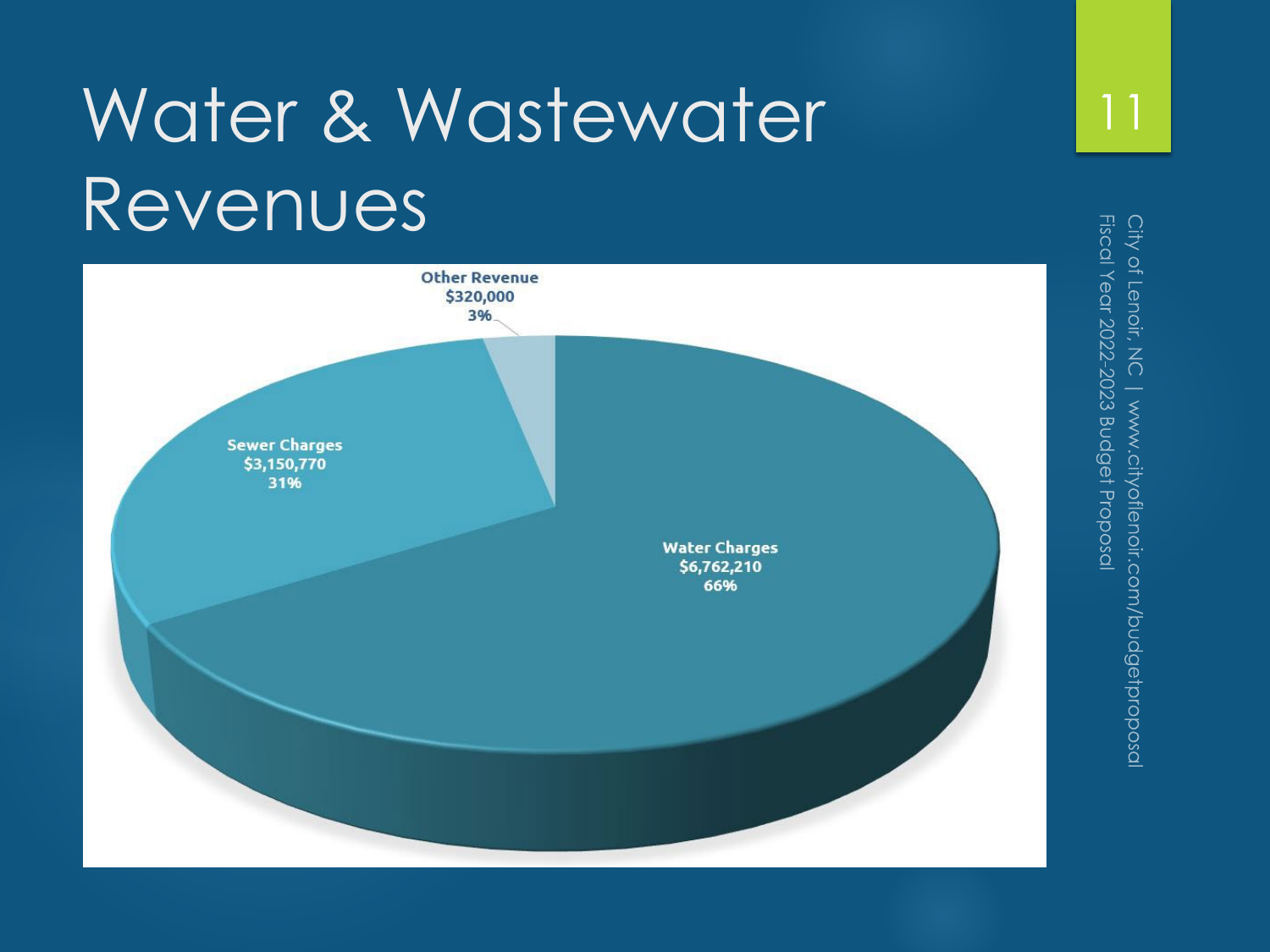## Water & Wastewater Expenses



Fiscal Year 2022-2023 Budget Proposa City of Lenoir, NC | www.cityoflenoir.com/budgetproposa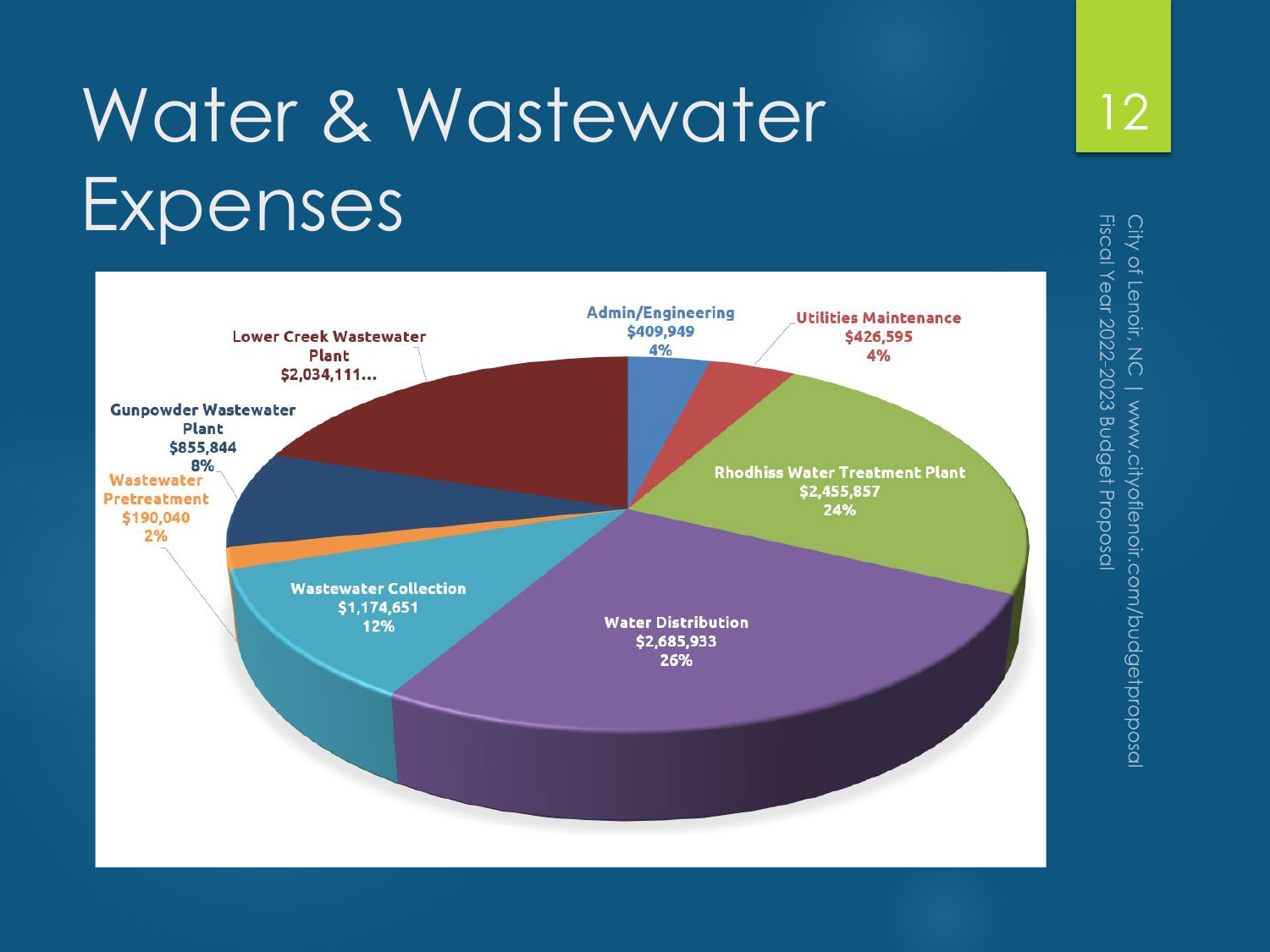**Core Services**: Core Services are continued with revenue projections estimated in a realistic, conservative manner. The projections include consideration for continued uncertainties of the future economic environment.

 **Employee Compensation**: City and private sector employers are experiencing workforce challenges in recruitment and retention of employees. City Council and Management continue to recognize that our employees are vital to the delivery of quality municipal services and represent our most valuable asset.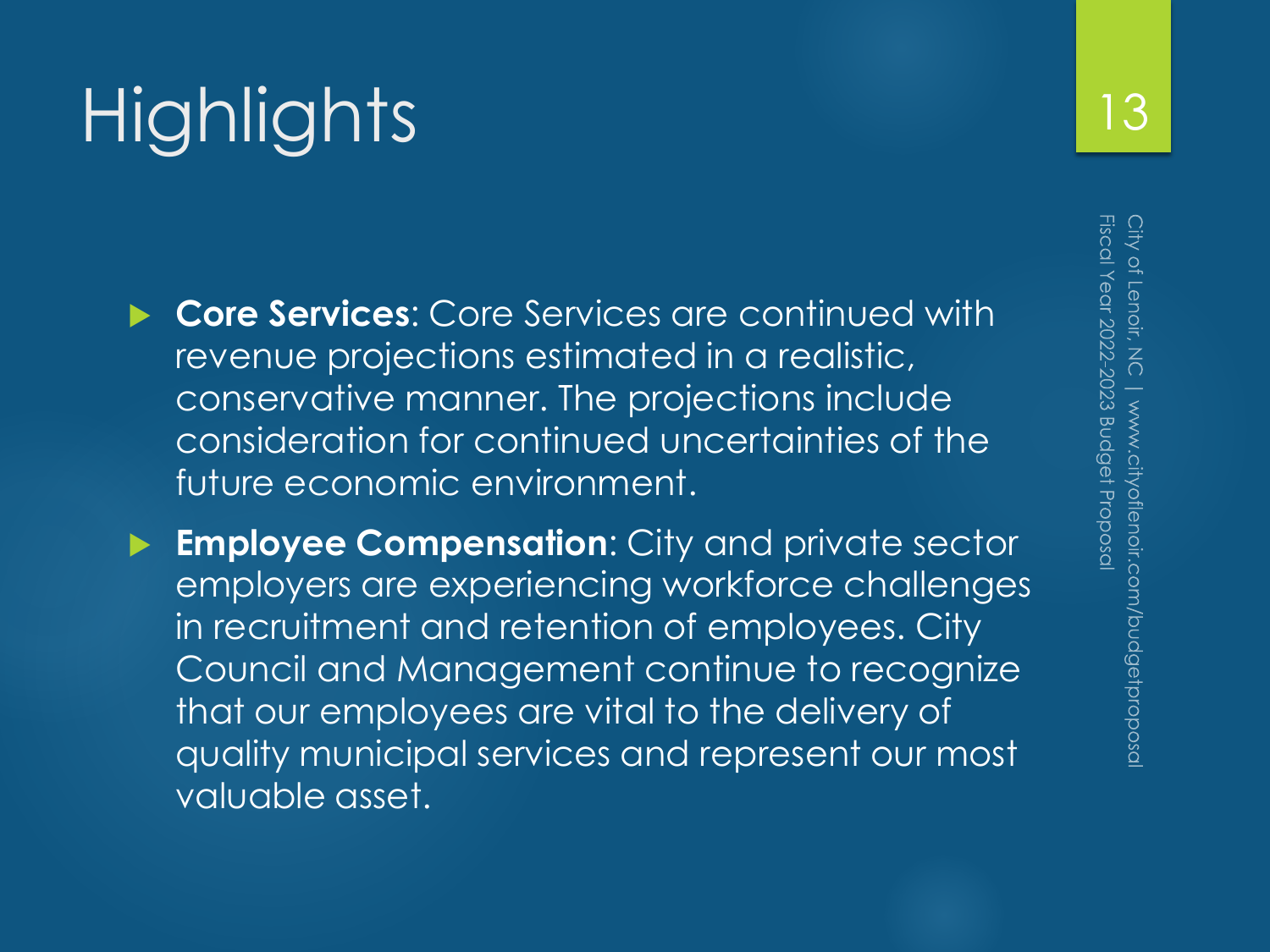#### **Employee Compensation**:

- Budget includes raising minimum annual pay for all full-time positions to *\$30,000*
- Also raises minimum annual pay for a police officer to *\$42,000*
- Provides Cost of Living Adjustments of either 5% or 8% depending on the position pay when compared to the state averages
- New pay plan will be effective July 1, 2022
- The budget also funds the mandated 0.75% increase for general employees and 0.94% increase for law enforcement personnel as a member of the Local Government Retirement System.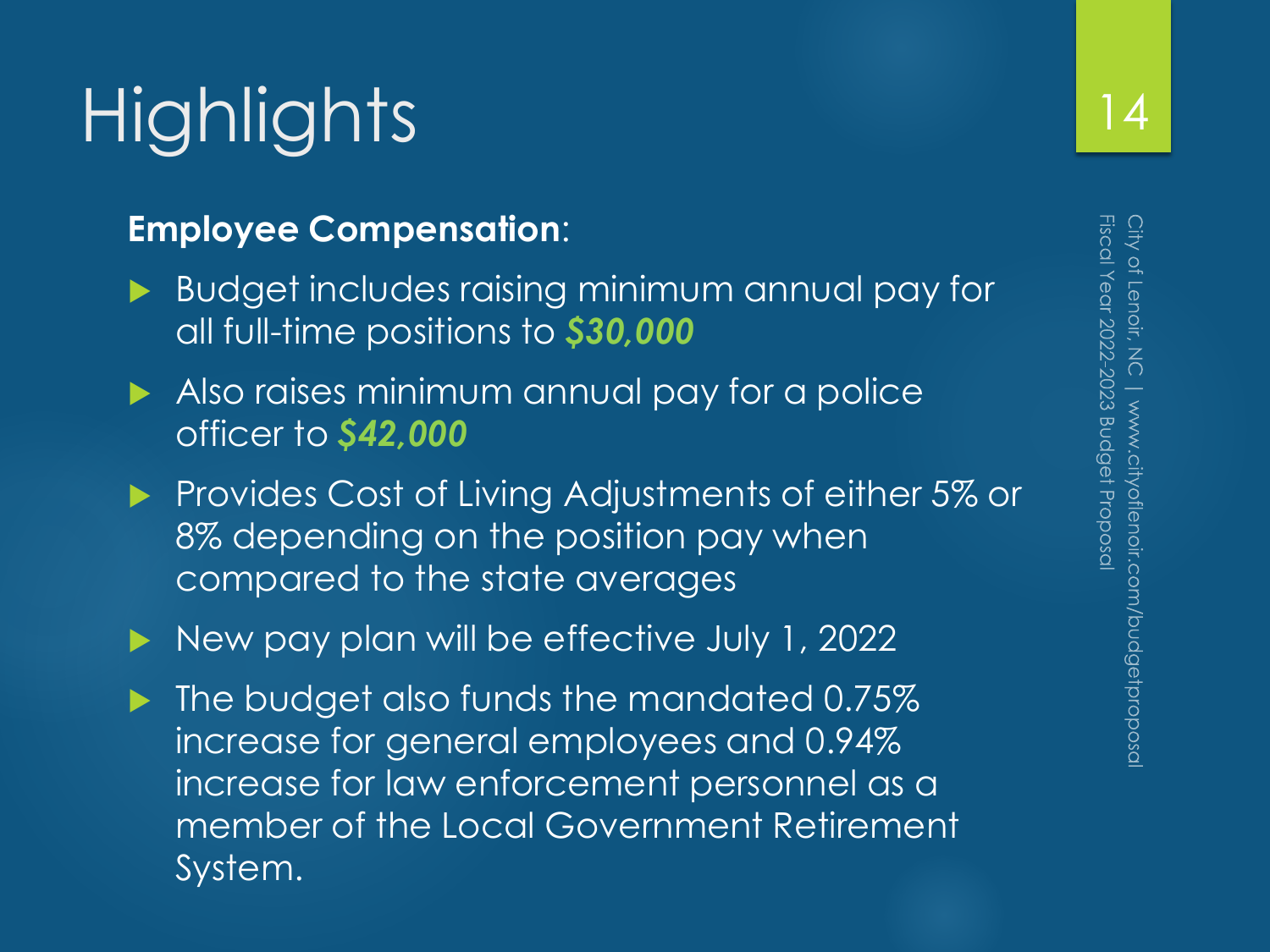- **Insurance:** The City's group health insurance premiums will increase by 3%, while maintaining the current level of benefits. The cost of the City's property and liability insurance will increase by 10%, while the workers' compensation insurance coverages will decrease by 7%.
- **Street Resurfacing**: The budget allocates *\$400,000*  to continue implementation of our Pavement Study. State Powell Bill funding is expected to remain stable in the coming year. In addition, the budget includes *\$100,000* in funding for strategic paving for various Council priorities.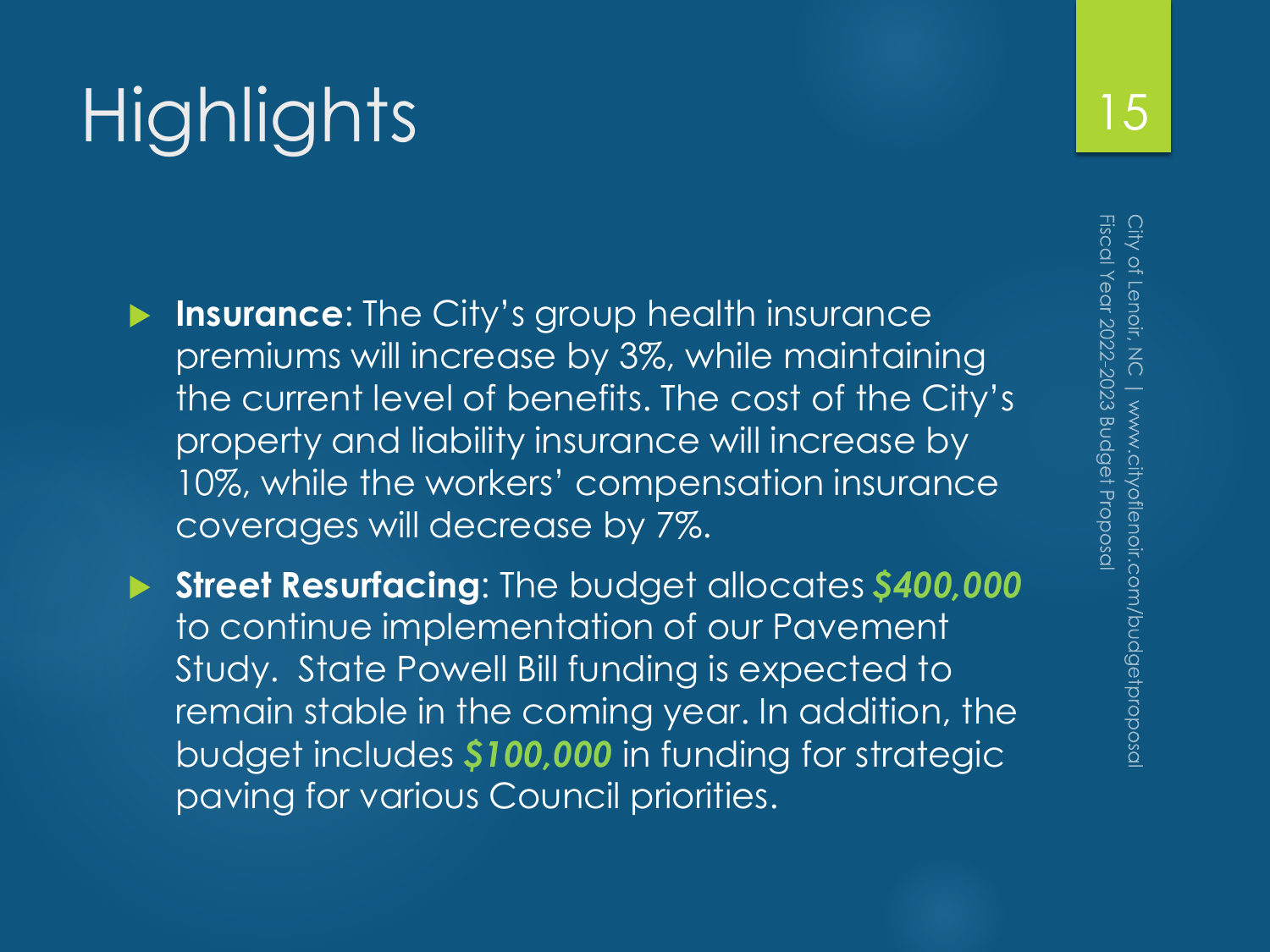- **Downtown**: The recommended budget appropriates funds for new holiday decorations. The budget allocates funds from the CDBG Capital Project Fund to continue improvements to The Campus.
- ▶ Code Enforcement: In response to Council priorities, the budget increases funding for code enforcement by 66% to *\$100,000* (excluding personnel costs). This funding will be used for building demolitions, foreclosures, and nuisance enforcement.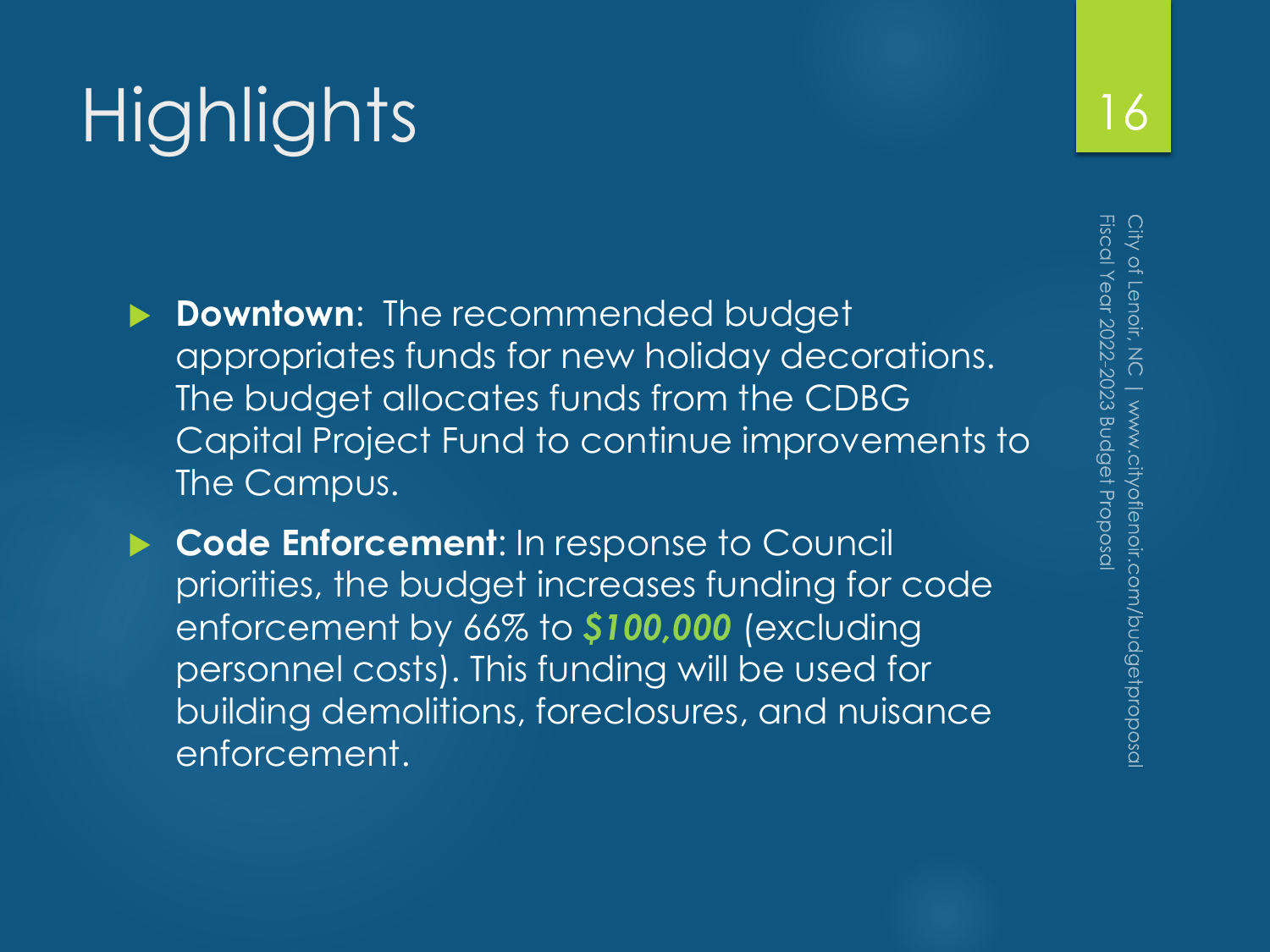- **Clean Energy:** The budget funds three hybrid law enforcement patrol vehicles in the coming year to move toward reducing gas emissions, lowering maintenance costs and improving fuel efficiency; and funds city-wide building and facilities condition assessments.
- **Fechnology:** The budget funds computer and information technology upgrades throughout the organization to enhance and improve operations and security; and completes the Advance Metering Infrastructure Project.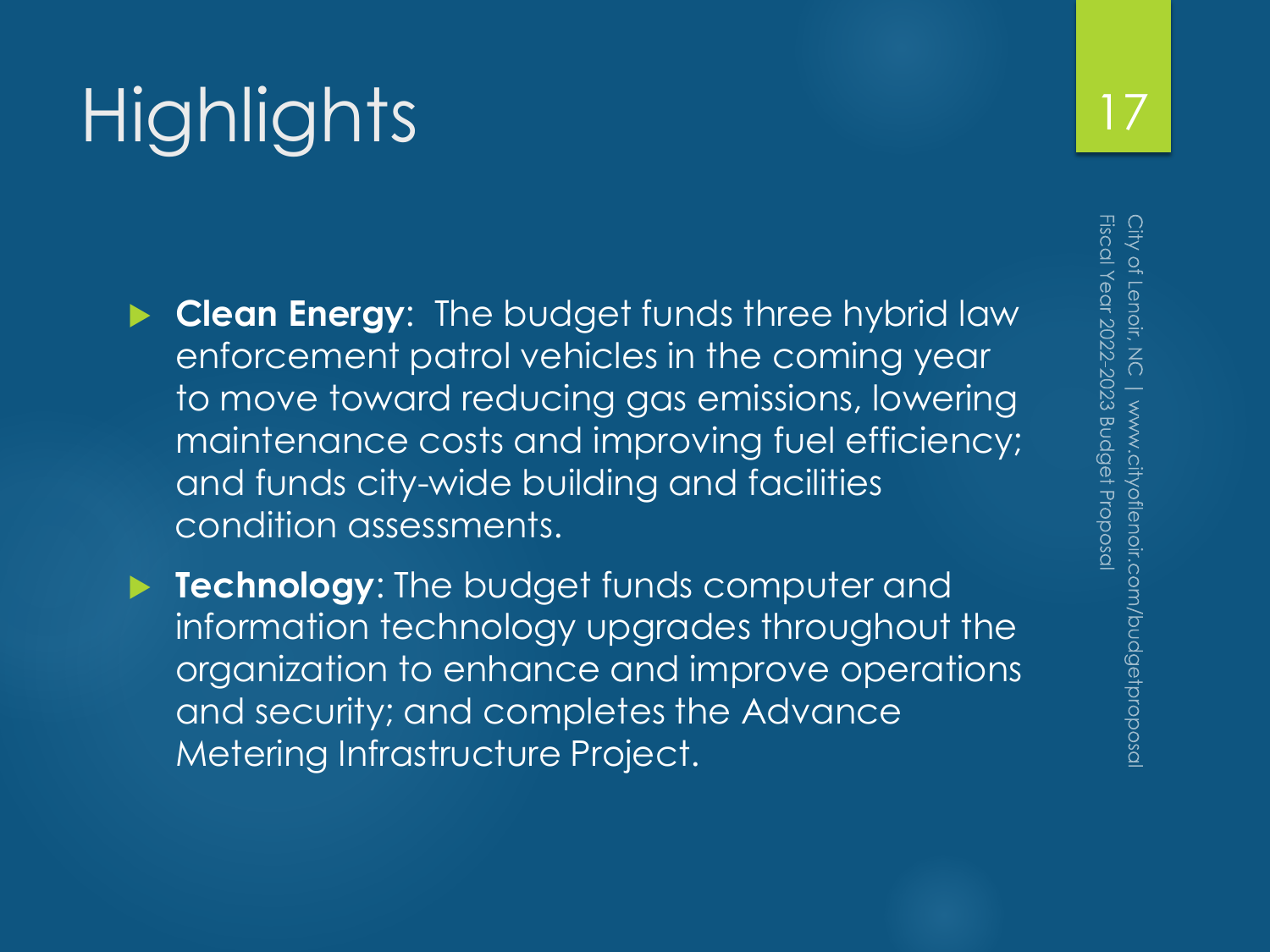- **Environmental**: The City continues to outsource management and oversight of our Federal Phase II Stormwater Program to the Western Piedmont Council of Governments Stormwater Partnership.
- **Debt Service:** The budget funds all debt obligations.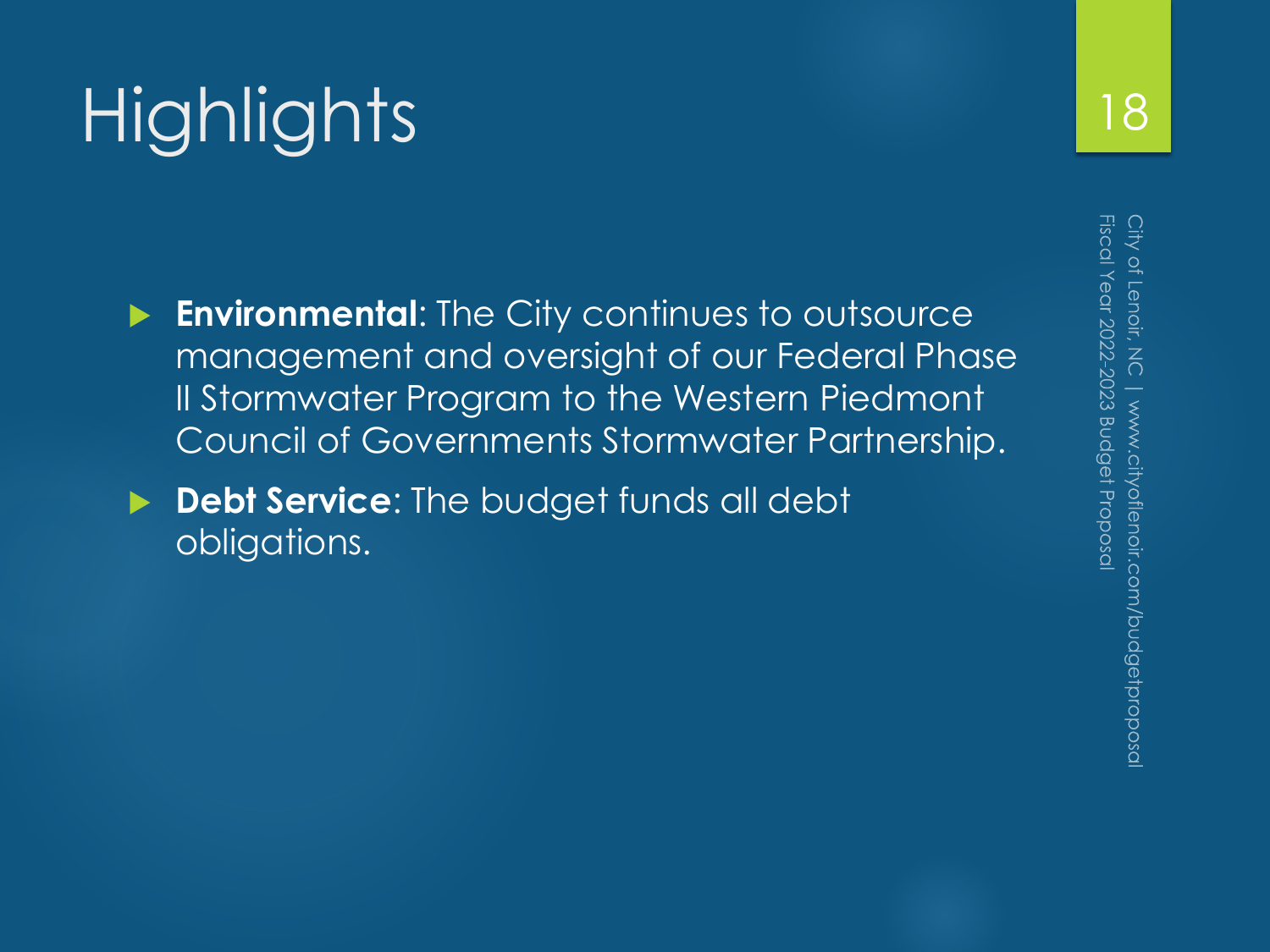## General Fund Capital

# *\$1,017,000*

- a light duty truck for Vehicle Services
- fuel system upgrade
- service truck for Building Maintenance
- single-axle dump truck for Streets
- Cemetery Master Plan
- a zero-turn mower
- repairs for the creek bank at Fire Station II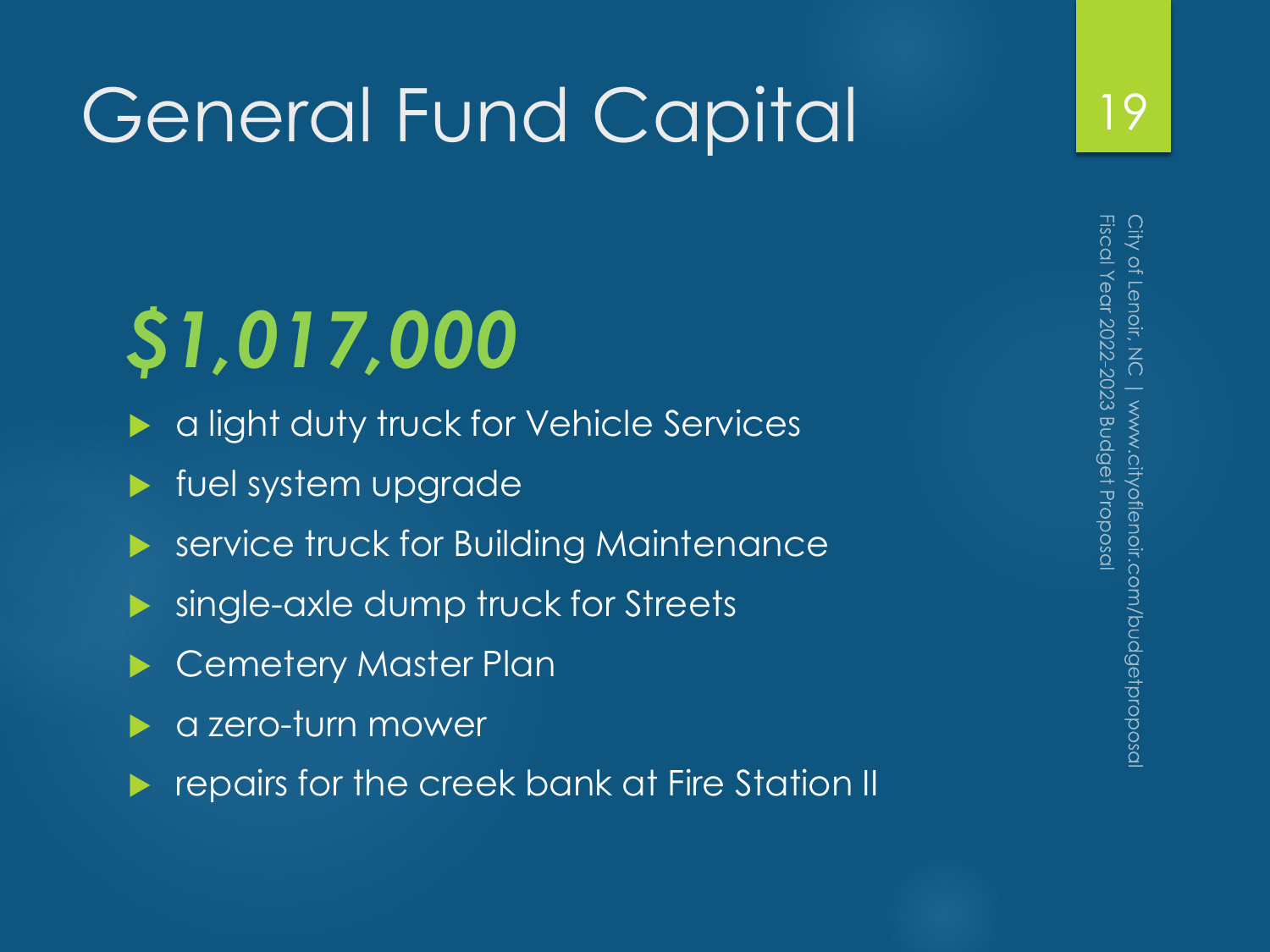## General Fund Capital

- repairs to the back apron at Fire Station I
- IT upgrades for all three Fire Stations
- Police Department parking lot repaving
- 2 detective cars used
- 4 patrol cars
- Aquatic Center HVAC replacement
- Mulberry Recreation Center improvements including roof replacement, playground improvements and adding pickles ball courts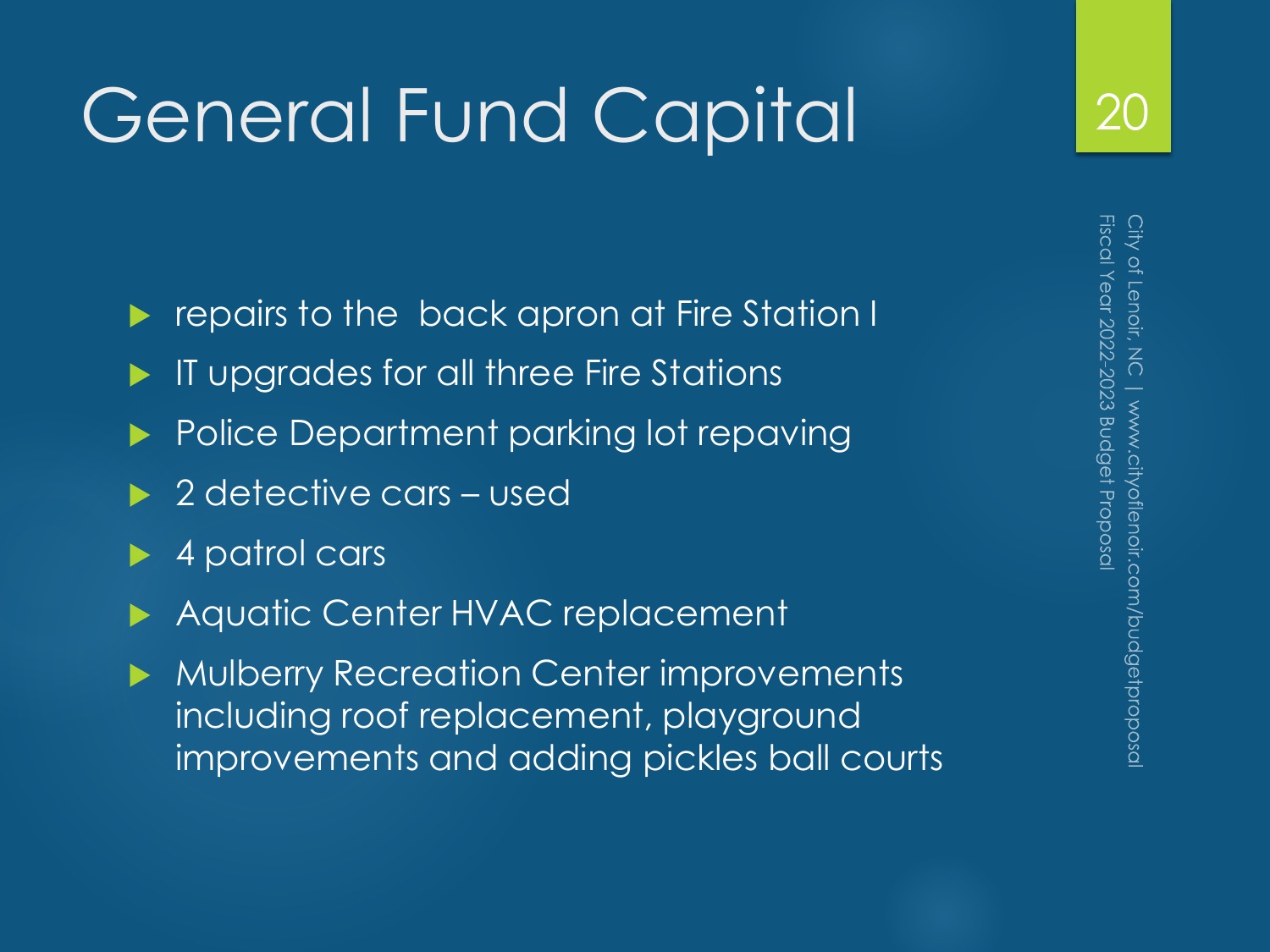## Water & Sewer Fund **Capital**

# *\$1,237,000*

- mini excavator
- utility line locator
- boring machine
- major pressure reducing valve vaults
- divisional valve replacement
- manhole improvements
- three phase power upgrade
- lift station upgrades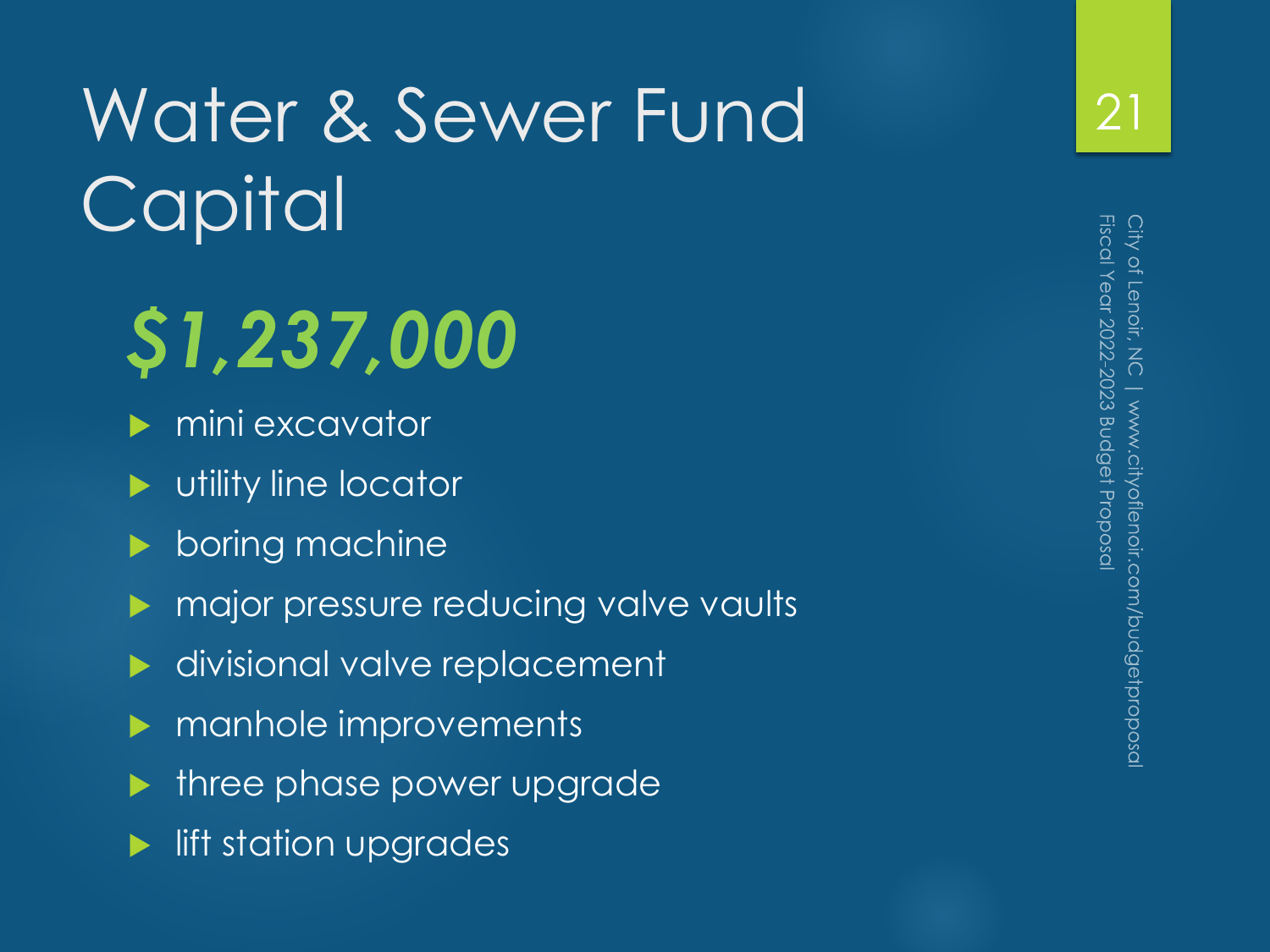## Water & Sewer Fund **Capital**

#### lawnmower

- recycle pump installation
- dump truck
- a floor cleaning machine
- building and grounds improvements
- an ATV
- *America Water Infrastructure Act* Compliance **Project**
- 2 vehicle replacements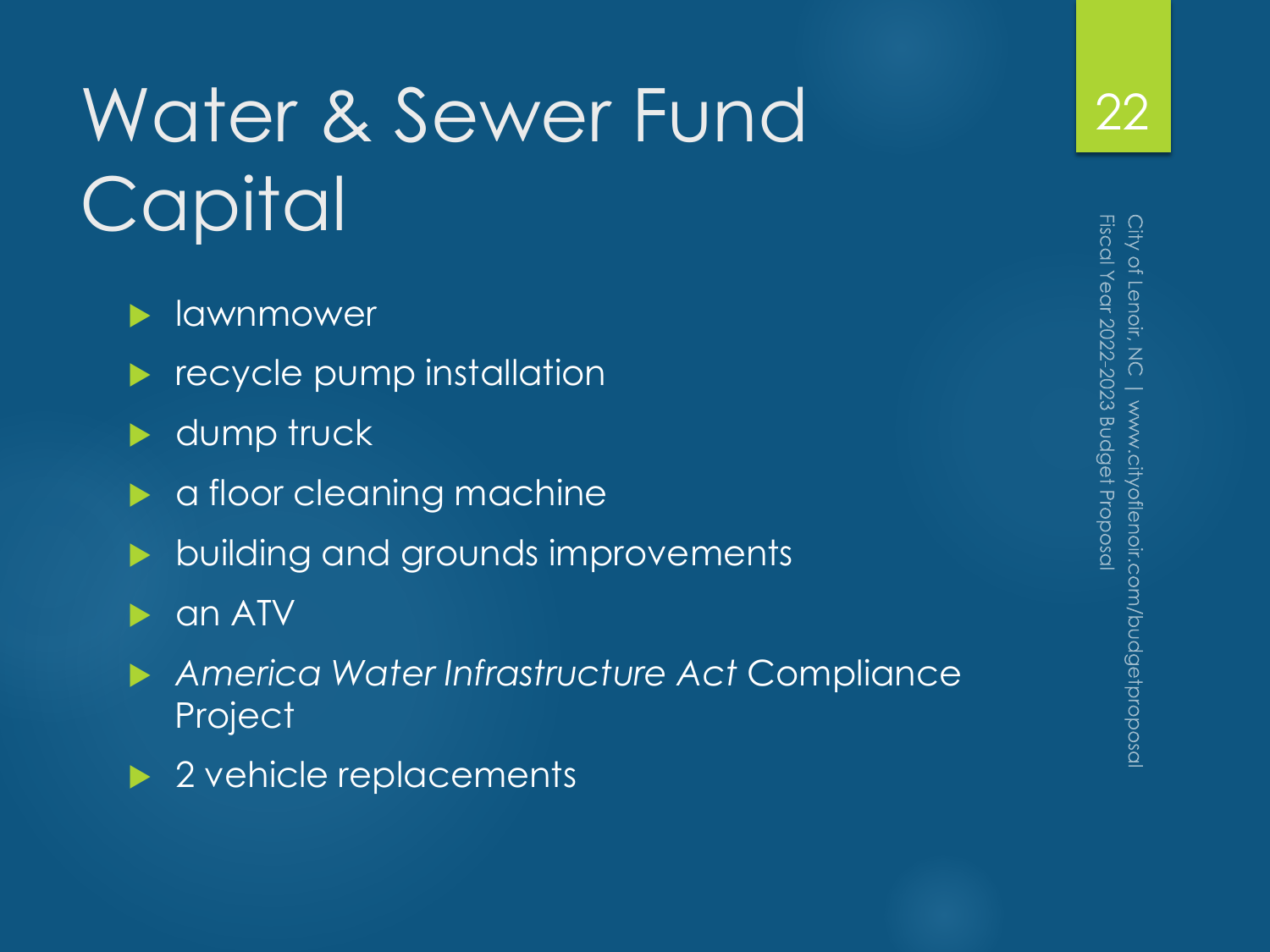## Thank You

- Donna Bean, Finance Director
- Department Directors
- Team Lenoir
- City Council



Our primary goal, each and every day, via our employee-led customer service initiative, remains to provide "**Service Beyond Measure**."

Come "**Create With Us**" in Lenoir!